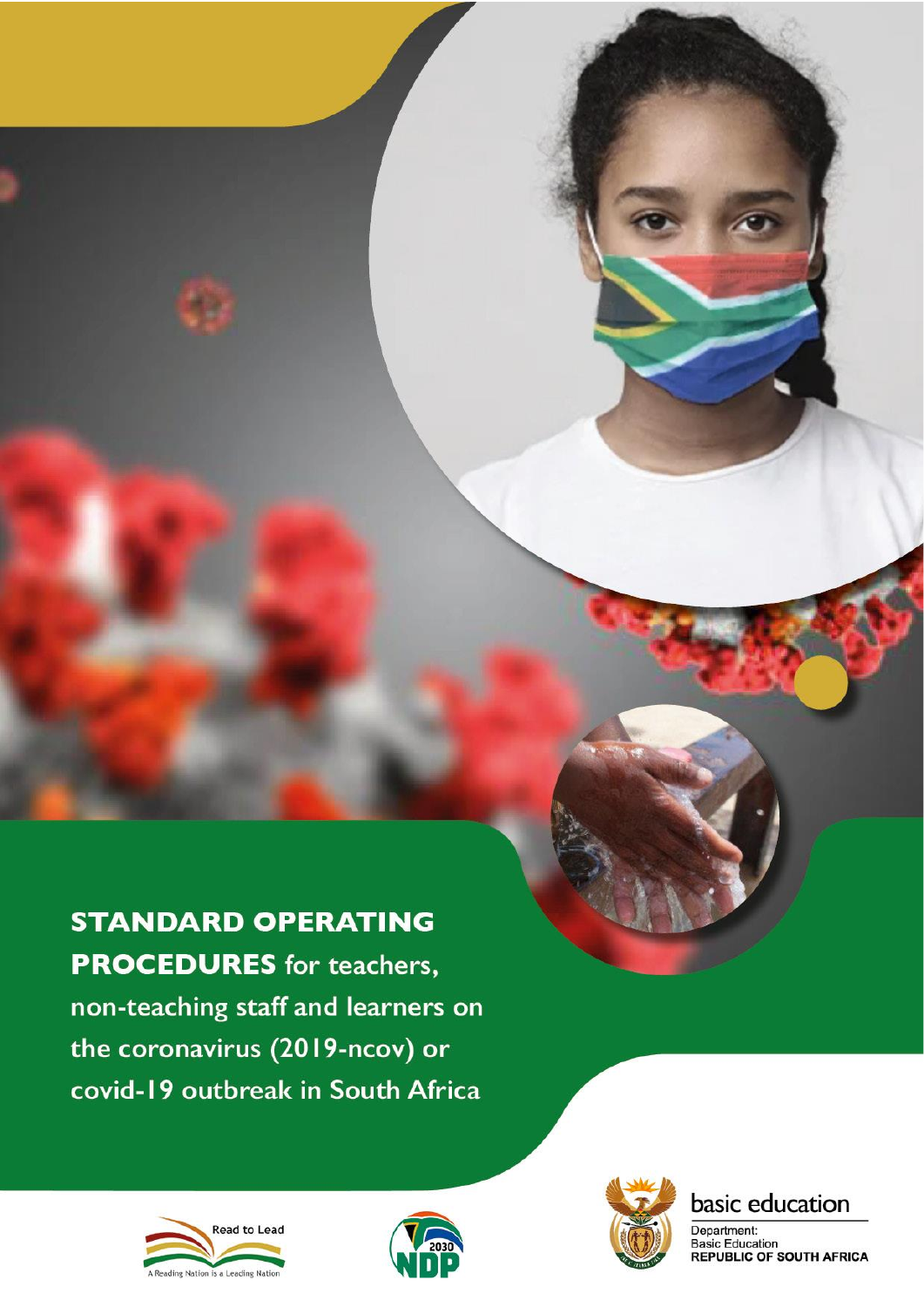## **TABLE OF CONTENTS**

|    | <b>ACRONYMS</b>                                                         | 3              |
|----|-------------------------------------------------------------------------|----------------|
|    | PURPOSE OF THE GUIDELINES                                               | $\overline{4}$ |
| A  | <b>UNDERSTANDING COVID-19</b>                                           | $\overline{4}$ |
| Β  | STANDARD PRECAUTIONS OF INFECTION PREVENTION AND CONTROL                | 6              |
| C  | RISK REDUCTION METHODS FOR SCHOOLS                                      | $\overline{7}$ |
| D  | RISK REDUCTION METHODS FOR CLASSROOMS & OFFICES                         | 8              |
| E  | RISK REDUCTION METHODS FOR TOILETS/ BATHROOMS                           | 8              |
| F  | <b>HAND HYGIENE PRACTICES</b>                                           | 9              |
| G  | FOOD PREPARATION AREAS (SCHOOLS WITH NSNP)                              | 11             |
| Н  | <b>LEARNER TRANSPORT</b>                                                | 11             |
| I  | <b>CONSISTENT AVAILABILITY OF HYGIENE PRODUCTS</b>                      | 12             |
| J  | <b>CLEANING AND DISINFECTION</b>                                        | 13             |
| K. | USE OF INFORMATION, EDUCATION AND COMMUNICATION MATERIAL                | 16             |
|    | <b>APPENDIX 1: BASIC HYGIENE AND SANITATION PACKAGE FOR EACH SCHOOL</b> | 17             |
|    | APPENDIX 2: GUIDELINES ON USE OF PERSONAL PROTECTIVE EQUIPMENT          | 18             |
|    | APPENDIX 3: HOW TO PUT ON, USE AND TAKE OFF OF A MASK                   | 20             |
|    | <b>APPENDIX 4: HOW TO CONSTRUCT SELF-MADE HANDWASHING FACILITIES</b>    | 21             |

Guidelines for schools on maintaining hygiene during the COVID-19 pandemic

 $\mathbb{R}^2$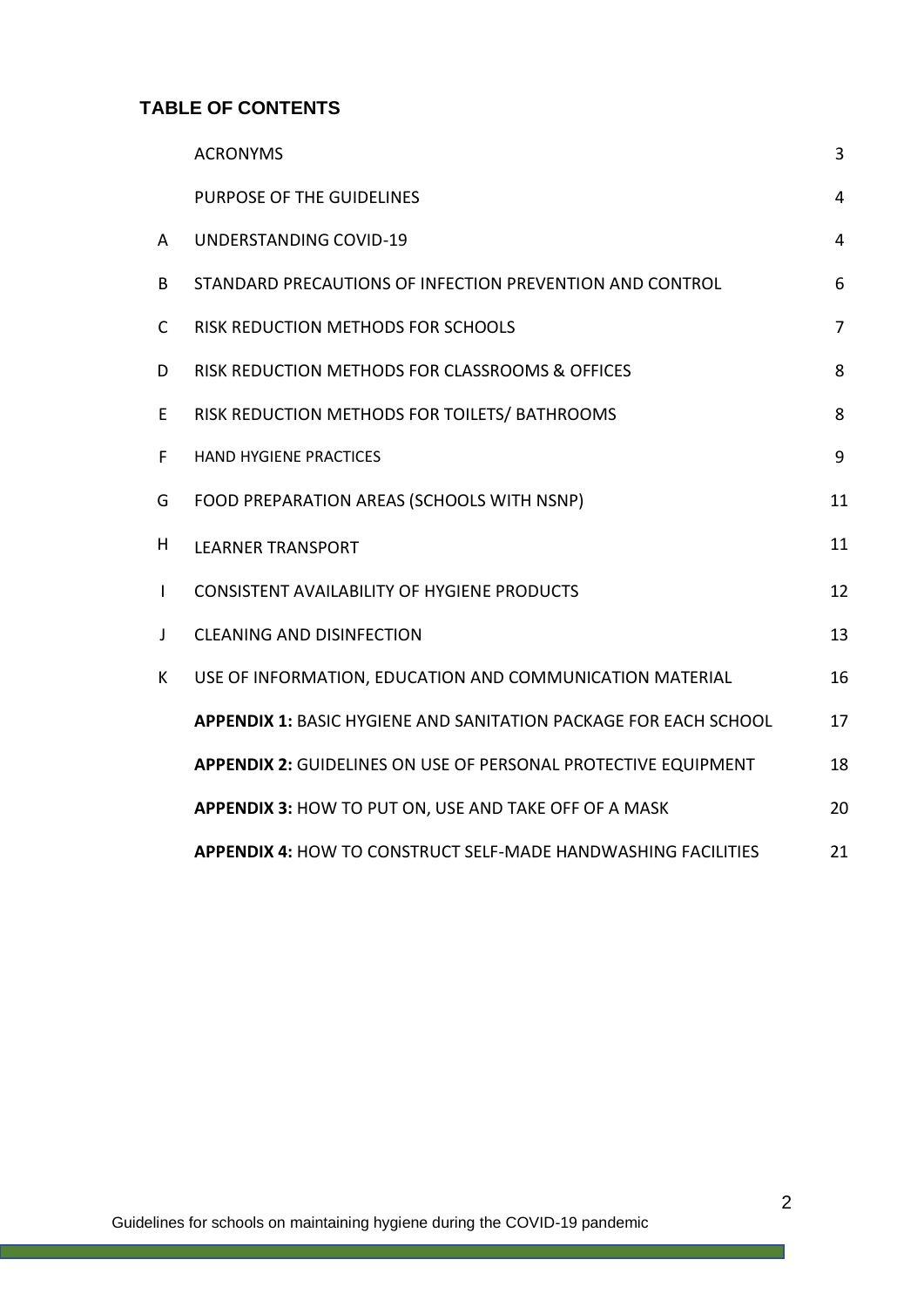# **ACRONYMS**

| COVID-19     | Coronavirus disease 2019                                |
|--------------|---------------------------------------------------------|
| <b>DBE</b>   | Department of Basic Education                           |
| <b>DoH</b>   | <b>Department of Health</b>                             |
| DoT          | Department of Transport                                 |
| <b>DPSA</b>  | Department of Public Service and Administration         |
| <b>DSD</b>   | Department of Social Development                        |
| <b>EOC</b>   | <b>Emergency Operations Centre</b>                      |
| <b>EPWP</b>  | <b>Expanded Public Works Programme</b>                  |
| <b>NDoH</b>  | <b>National Department of Health</b>                    |
| <b>NICD</b>  | National Institute for Communicable Diseases            |
| <b>NSNP</b>  | <b>National School Nutrition Programme</b>              |
| <b>OHSA</b>  | Occupational Health and Safety Act                      |
| PED(s)       | <b>Provincial Education Department(s)</b>               |
| <b>PHEIC</b> | <b>Public Health Emergency of International Concern</b> |
| <b>PPE</b>   | <b>Personal Protective Equipment</b>                    |
| <b>PUI</b>   | Person Under Investigation                              |
| SARS-CoV-2   | Severe Acute Respiratory Syndrome Coronavirus 2         |
| SBST(s)      | School-Based Support Team(s)                            |
| SMT(s)       | School Management Team(s)                               |
| SOP(s)       | <b>Standard Operating Procedure(s)</b>                  |
| TB           | <b>Tuberculosis</b>                                     |
| <b>WHO</b>   | <b>World Health Organization</b>                        |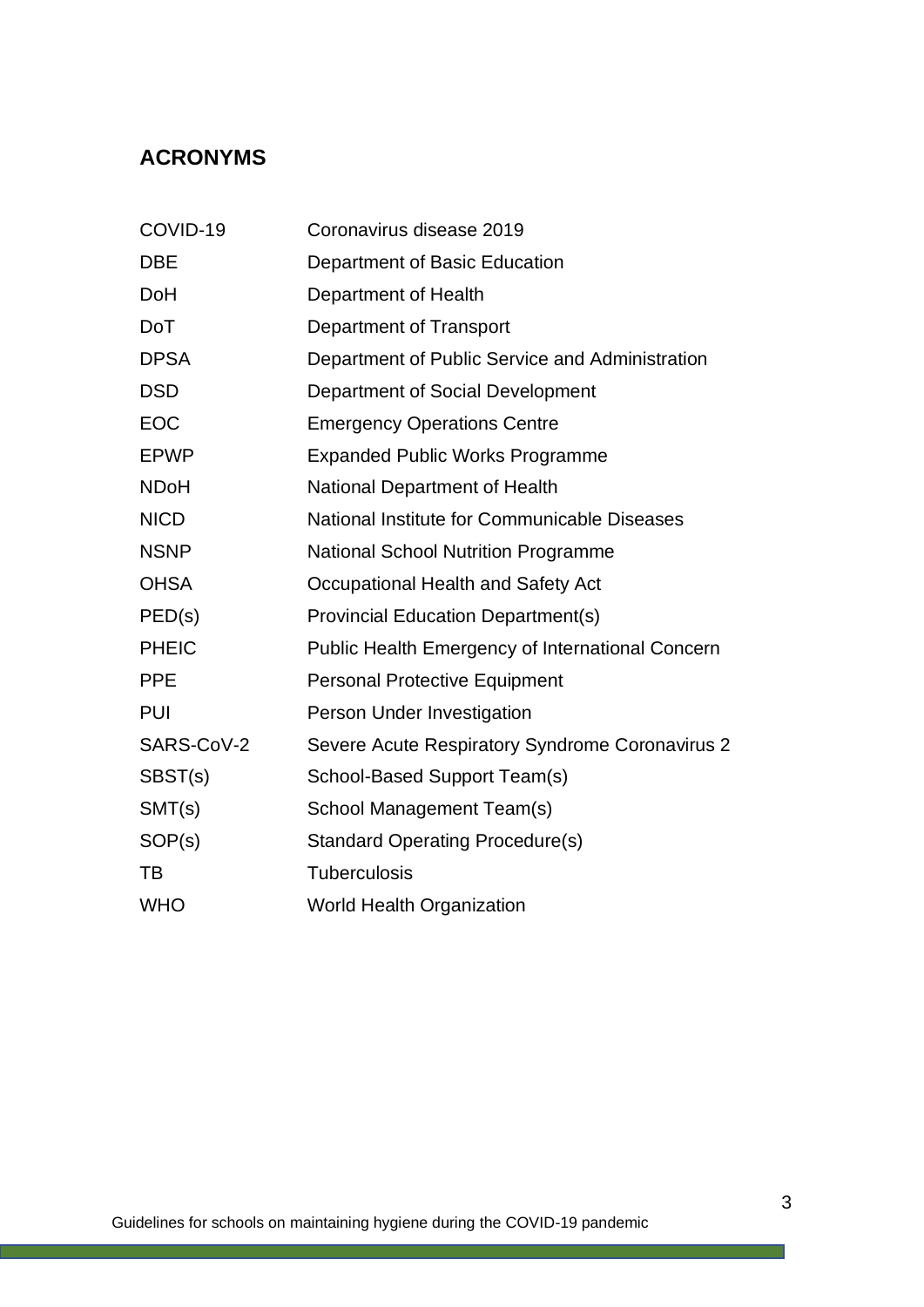#### **PURPOSE OF THE GUIDELINES**

Hygiene interventions play an important role in reducing and preventing the spread of the COVID-19 virus, and in developing the necessary knowledge to positively impact attitudes of personal and community hygiene practices.

These guidelines provide recommendations on hygiene measures to be implemented in the school environment, in order to prevent and reduce the spread of COVID-19. These measures include the use of Personal Protective Equipment (PPE), social distancing and hand hygiene practices.

School hygiene measures should include education and awareness of educators, learners and school support on COVID-19, the spread of the virus, symptoms thereof and personal protective measures. Importantly, these hygiene practices should continue outside of the home in households and in learner transport in order to keep the school community safe.

#### **A. UNDERSTANDING COVID-19**

#### *What is COVID-19?*

COVID-19 is a respiratory illness caused by a novel (new) virus, and we are learning more about it every day. There is currently no vaccine to protect against COVID-19. Thus, the best way to prevent infection is to avoid being exposed to the virus that causes it. Stopping transmission (spread) of the virus through everyday practices is the best way to keep people healthy. More information on COVID-19 is available from the National Institute of Communicable Diseases [www.nicd.ac.za;](http://www.nicd.ac.za/) the Department of Health [www.health.gov.za](http://www.health.gov.za/) and the Department of Basic Education [www.education.gov.za](http://www.education.gov.za/).

Schools, working together with local health departments, have an important role in slowing the spread of diseases to help ensure learners and educators have a safe and healthy learning and working environment.

#### *How is the corona virus spread?*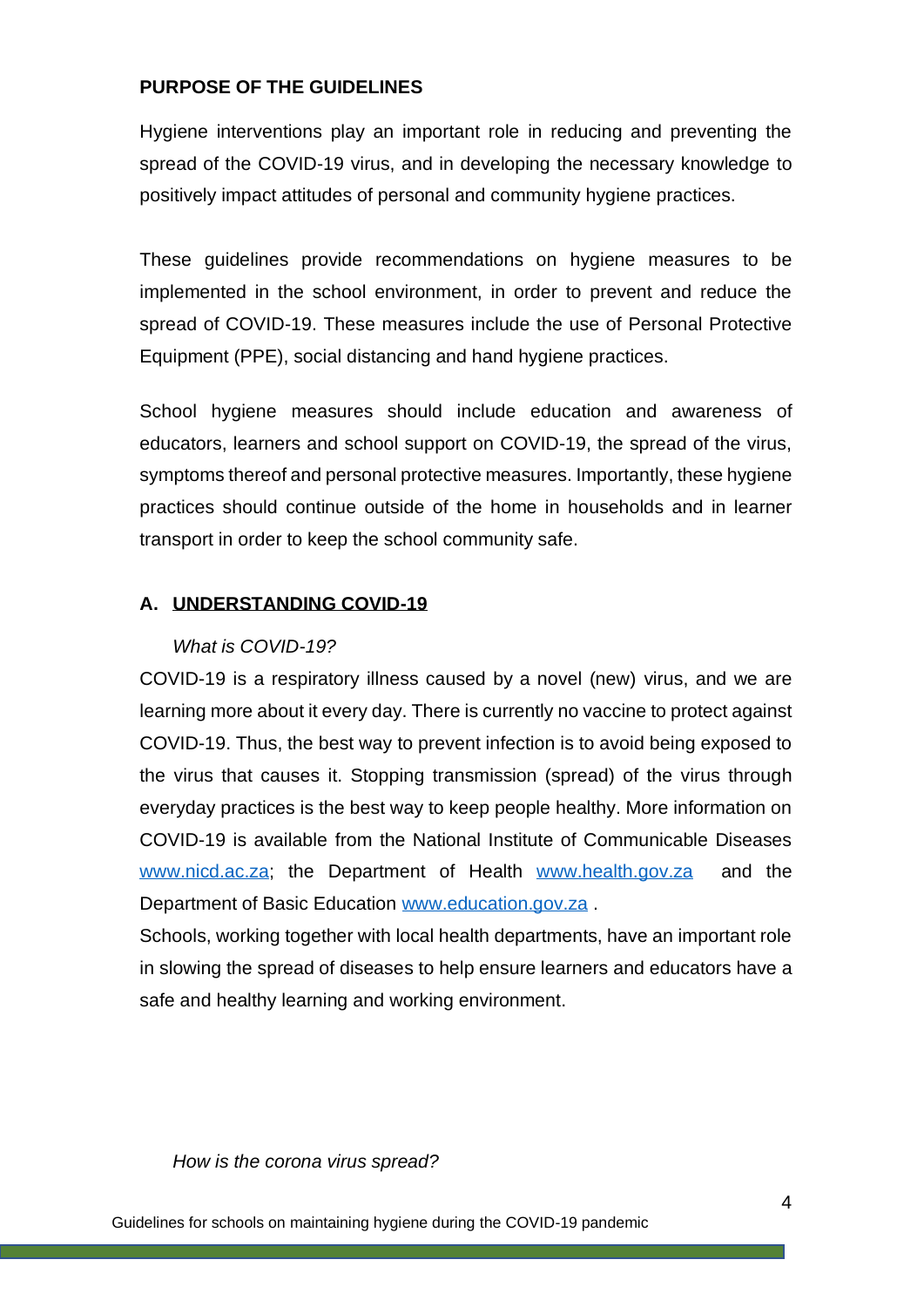COVID-19 is spread by fluid droplets when coughing, sneezing or talking. It can be spread by a person who has been infected **before they have symptoms,**  during illness and for a short period of time after they feel better. Researchers estimate that around 44% of infections are passed-on by people who are not showing any symptoms. Virus particles can survive in the air for a short period of time and can remain on hard surfaces such as plastic or steel for a few days, if not removed with regular cleaning. COVID-19 is spread by contaminated hands touching the hands of others or touching things such as money, credit cards, door handles and counters. When you then touch your eyes, nose and mouth after you have touched other people's hands and things with COVID-19 on it, then you can get infected.

*What are the symptoms of COVID 19?*

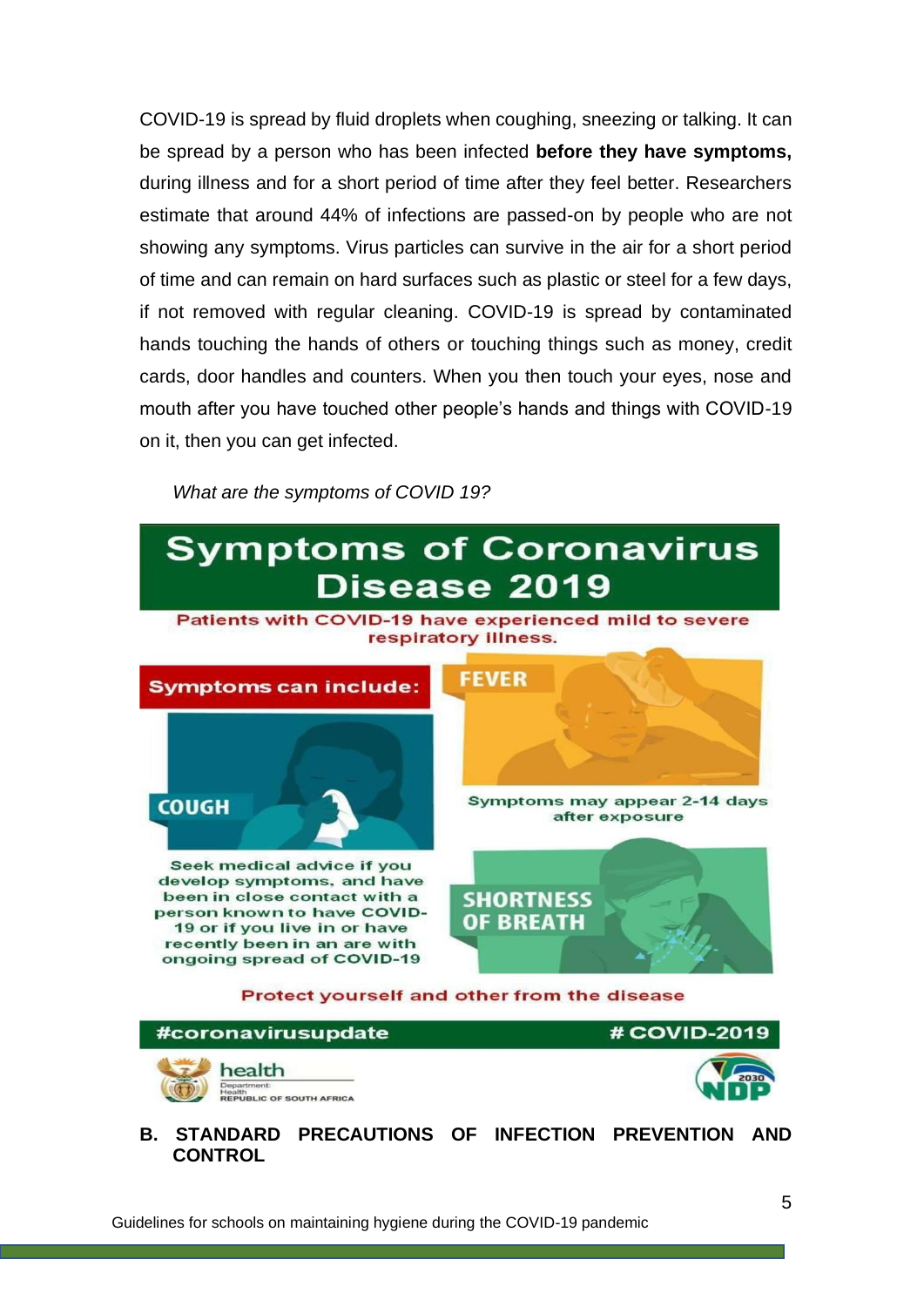A safe environment can be achieved through elimination of infectious particles in the air and on surfaces by **always adhering to the Golden Rules:**

- 1. **Prevent direct contact with persons who are sick –** encourage educators, learners and staff to stay at home when feeling sick.
- 2. **Use of personal protective equipment (PPE) –** use protective face masks at all times.
- 3. **Environmental cleaning and disinfection -** reduce the risk of microorganisms in the environment by cleaning and disinfecting frequently touched surfaces such as door handles, hand rails, desks, tables, windows, etc. hourly or less frequently depending on the circumstances.

An effective disinfectant is diluted bleach disinfectant (20 ml bleach per litre of clean water).

- 4. **Social distancing -** Keep a distance of at least 1.5 meters between persons where possible, avoiding gatherings and contact activities outside of the classroom such as extra mural activities, contact sport, assemblies, hall gatherings and queuing at tuck-shops or for school feeding programme meals.
- 5. **Hand hygiene - Wash hands frequently with soap and water** for 20 seconds, especially after using the toilet, touching food and if hands are visibly soiled/dirty.
- 6. **Use alcohol-based hand sanitiser regularly**, especially after contact with any person or after contact with frequently touched surfaces i.e. phones, door handles etc.
- 7. **Avoid touching your eyes, mouth, or nose** with unwashed/un-sanitised hands.
- 8. **Limit airborne transmission-** allow adequate cross ventilation in classrooms and office buildings. Limit visitors and the number of people that enter the school, office or classroom. Parents should enter the school only if absolutely necessary.

**Practice cough and sneeze etiquette** – cough in the fold of the bent elbow and sneeze in a tissue which should be discarded safely in a refuse bin with a lid. Wash hands immediately thereafter.

#### **C. RISK REDUCTION METHODS FOR SCHOOLS**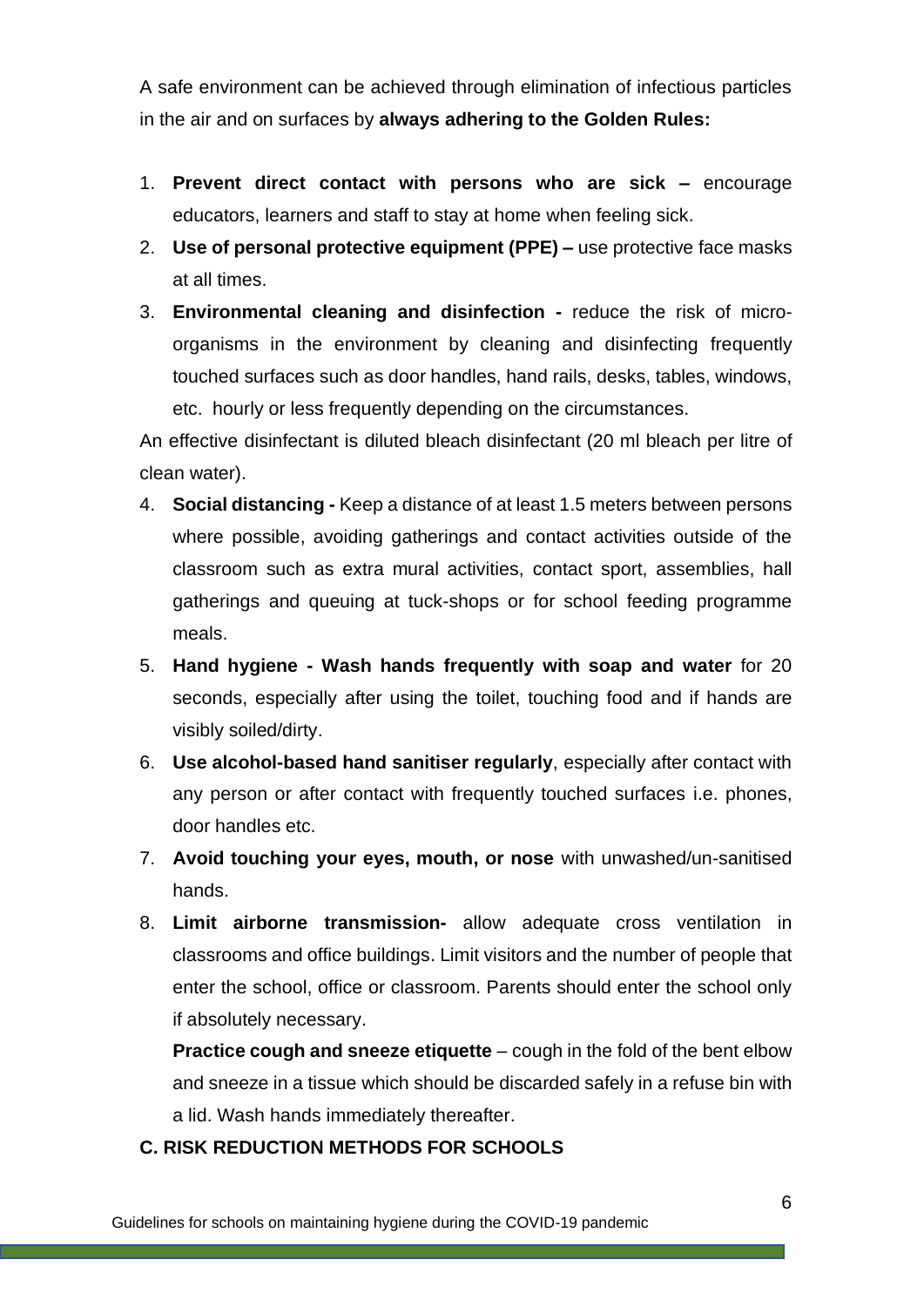- a) Every person (parent, teacher, learner or visitor) that enters or leaves a school must wash their hands or sanitise them at the entrance/gate utilising hand hygiene stations equipped with soap (bar or liquid) and water or sanitise with a hand sanitiser with at least 60% alcohol base.
- b) Pens and pencils must not be shared amongst learners or teachers.
- c) There should be no sharing of food or eating utensils.
- d) Social distancing must be adhered to at all times.
- e) Classrooms must be well ventilated.
- f) Classrooms must be cleaned at least twice a day with a disinfectant.
- g) Every person (parent, teacher, learner or visitor) that enters a school should have their temperature assessed with a digital thermometer scanner as follows.
	- o Remove the protective scanner cap
	- o Switch the scanner on and wait for the '00' reading
	- o Scan the forehead of the person
	- o A reading of 38 degrees Celcius and above indicates a possible fever and should be referred for further investigation, as per the *DBE Standard Operation Procedure for the Prevention, Containment and Management of COVID-19 in Schools and School Communities*- hereafter referred to as the "SOPs")
	- o *Visitors and staff with a fever are not permitted on the school grounds.*
	- $\circ$  Learners with a temperature of more than 38 degrees must be kept separate from other and isolated in the designated isolation space, equipped with a mask and the parents/caregivers notified to collect the child for further investigation by a health professional. The principal or his/her designate must contact the school health contact person or the nearest public primary healthcare facility. **The health facility must be informed if a COVID-19 infection is suspected so that the facility can make the necessary arrangements to receive and manage the patient safely to prevent contamination.**

**NB: Each person conducting screening must wear a face mask and must regularly wash their hands for 20 seconds or use a hand sanitiser (at least 60%alcohol) during the course of screening. Social distancing must be observed at all times.**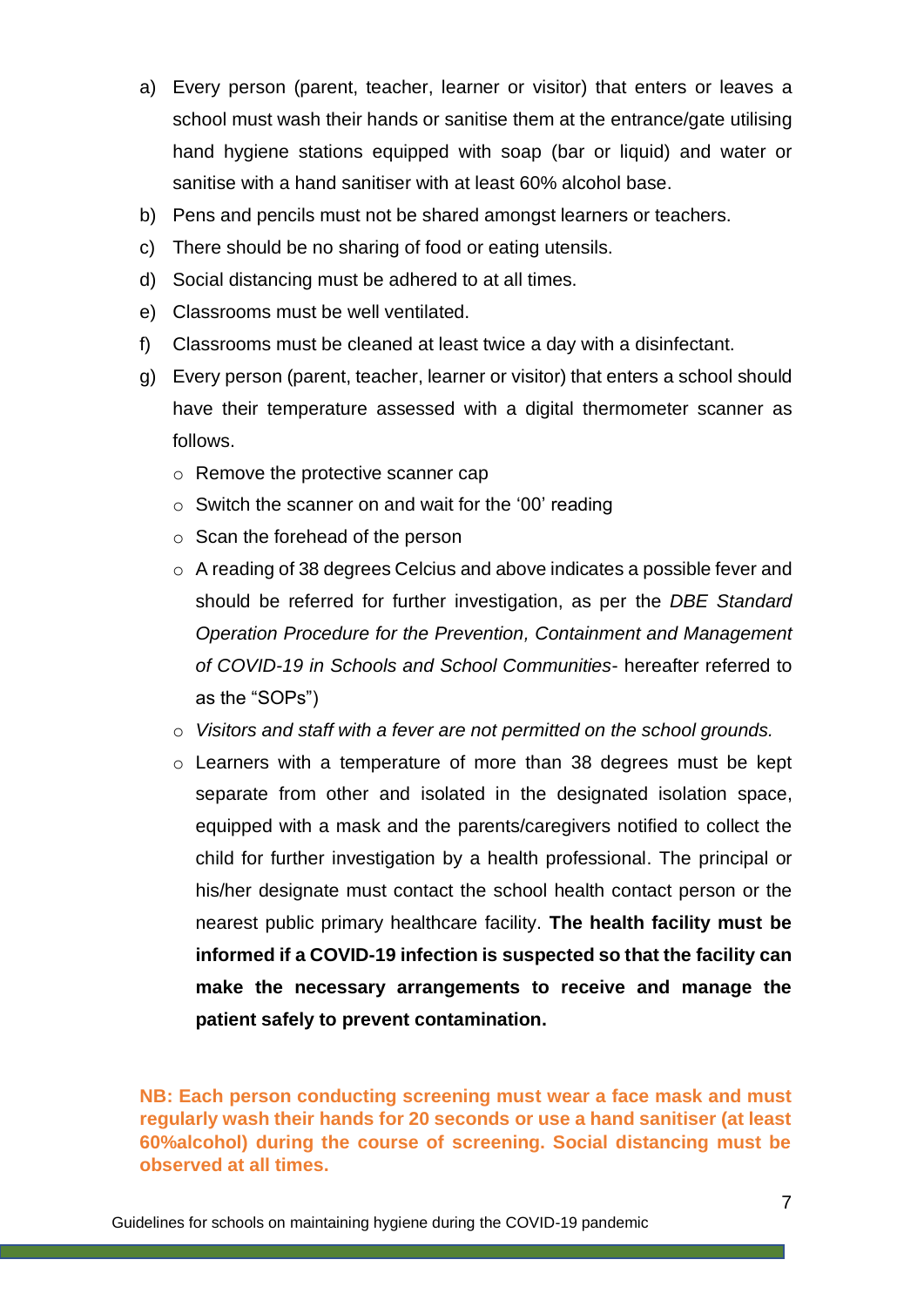#### **D. RISK REDUCTION METHODS FOR CLASSROOMS & OFFICES**

Each classroom and office must have access to the following:

a) A portable handwashing station (avoid common bowls – use tippy taps), handwashing soap (bar or liquid) or hand sanitizer with at least 60 % alcohol base.

**Frequent hand hygiene must be part of the routine of everyday life** in a school or office. Every person that enters a classroom must wash their hands with soap and water or sanitise their hands, and again when leaving the classroom.

- b) A litter bin with a lid, lined with a bin liner in which all tissues, paper towels and possible contaminated waste must be discarded.
- c) Paper towels to dry hands or wipe surfaces. Used paper towels must be discarded safely in the litter bin with a lid.
- d) Protective face masks<sub>1</sub> (cloth masks) and/or visors must be worn at all times in classrooms.

#### *Note:*

*\* N95 masks are reserved for use by health officials that are treating or looking after COVID-19 patients.* 

*\*Do not use hand sanitiser after using the toilet – wash hands with soap and water*

#### **E. RISK REDUCTION METHODS FOR TOILETS/BATHROOMS**

Each toilet/bathroom must have the following:

- a) A handwashing station and handwashing soap (bar or liquid) close to the toilet for handwashing after using the toilet.
- *b)* Paper towels to dry hands, or air dry the hands. Used paper towels must be discarded safely in the litter bin with a lid. *Do not use a common hand towel.*
- c) A litter bin with a lid, lined with a bin liner in which all tissues, paper towels and possible contaminated waste must be discarded.

<sup>1</sup> Only effective if used with regular handwashing. Cloth masks to be washed and ironed daily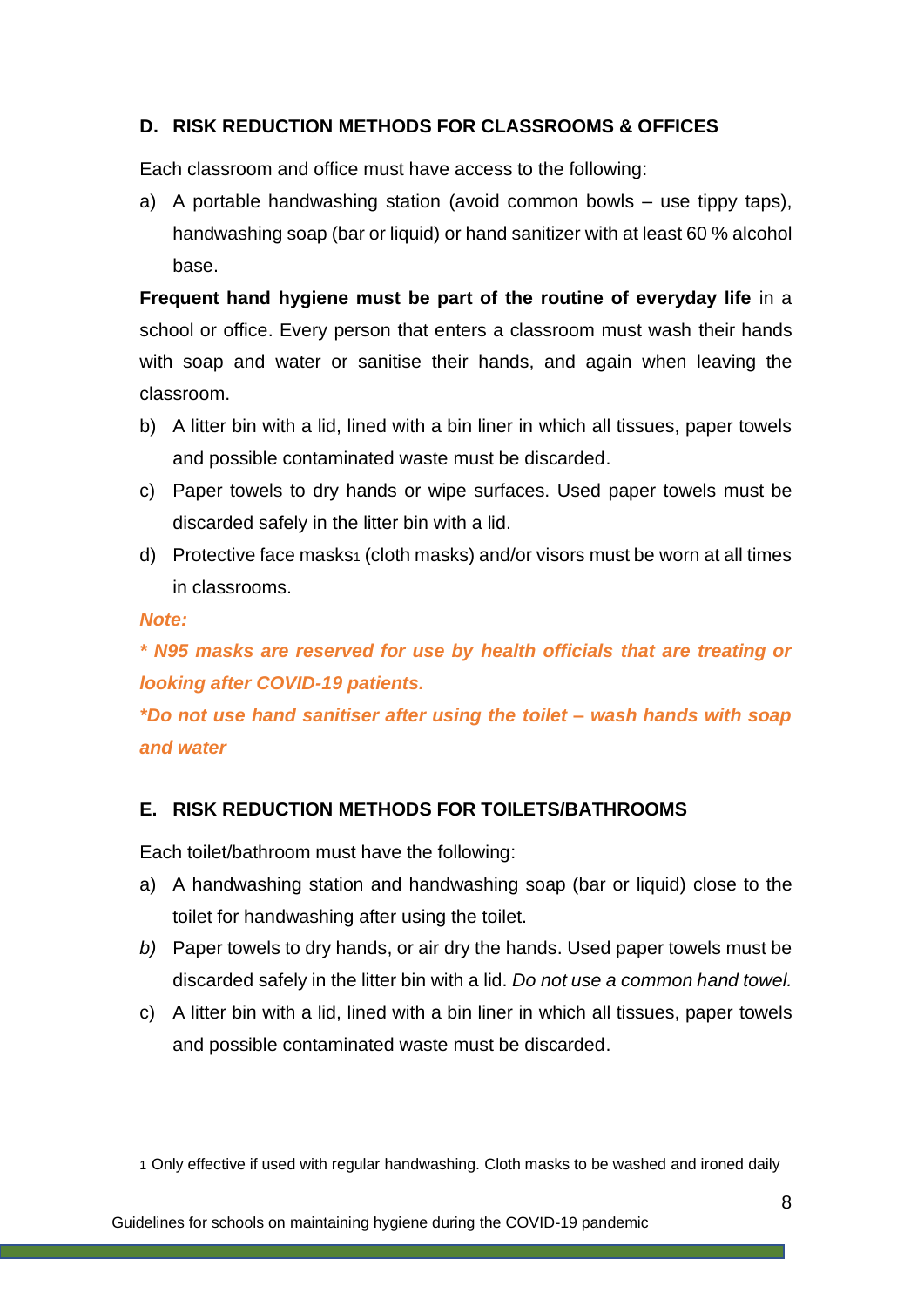- d) Surfaces that are regularly touched, e.g. taps, doorknobs and toilet handles must be wiped down hourly with 20 ml bleach per liter water or disinfectant wipes.
- e) Daily cleaning of all surfaces at least twice a day with a disinfectant cleaner. Recommend sodium hypochlorite 0.5% (biocide sachets) or Bleach mixture (250ml of bleach to 5 litres of water).

### **F. HAND HYGIENE PRACTICES**

#### **a) When to wash hands**

- Wash your hands **after visiting the toilet**;
- Wash your hands **before handling food or eating**;
- Wash your hands **after taking care of sick people**;
- Wash your hands **after touching surfaces**;
- Wash your hands **after sneezing or coughing**.

#### **b) How to wash hands**

How to wash your hands with soap and water

- 1. Wet hands and apply soap
- 2. Rub palms of hands together
- 3. Rub in between the fingers, back of hands and wrist
- 4. Clean underneath the nails
- 5. Rinse hands with clean running water
- 6. Dry with clean paper towel or shake hands in the air to dry Do not use a cloth or share a paper towel to wipe



## **c) How to sanitise hands**

- 1. Apply the hand sanitiser to the palm of one hand (size of a R1/or R2 coin)
- 2. Rub your hands together
- 3. Rub the gel over all the surfaces of your hands and in between fingers for at least 20 seconds until your hands are dry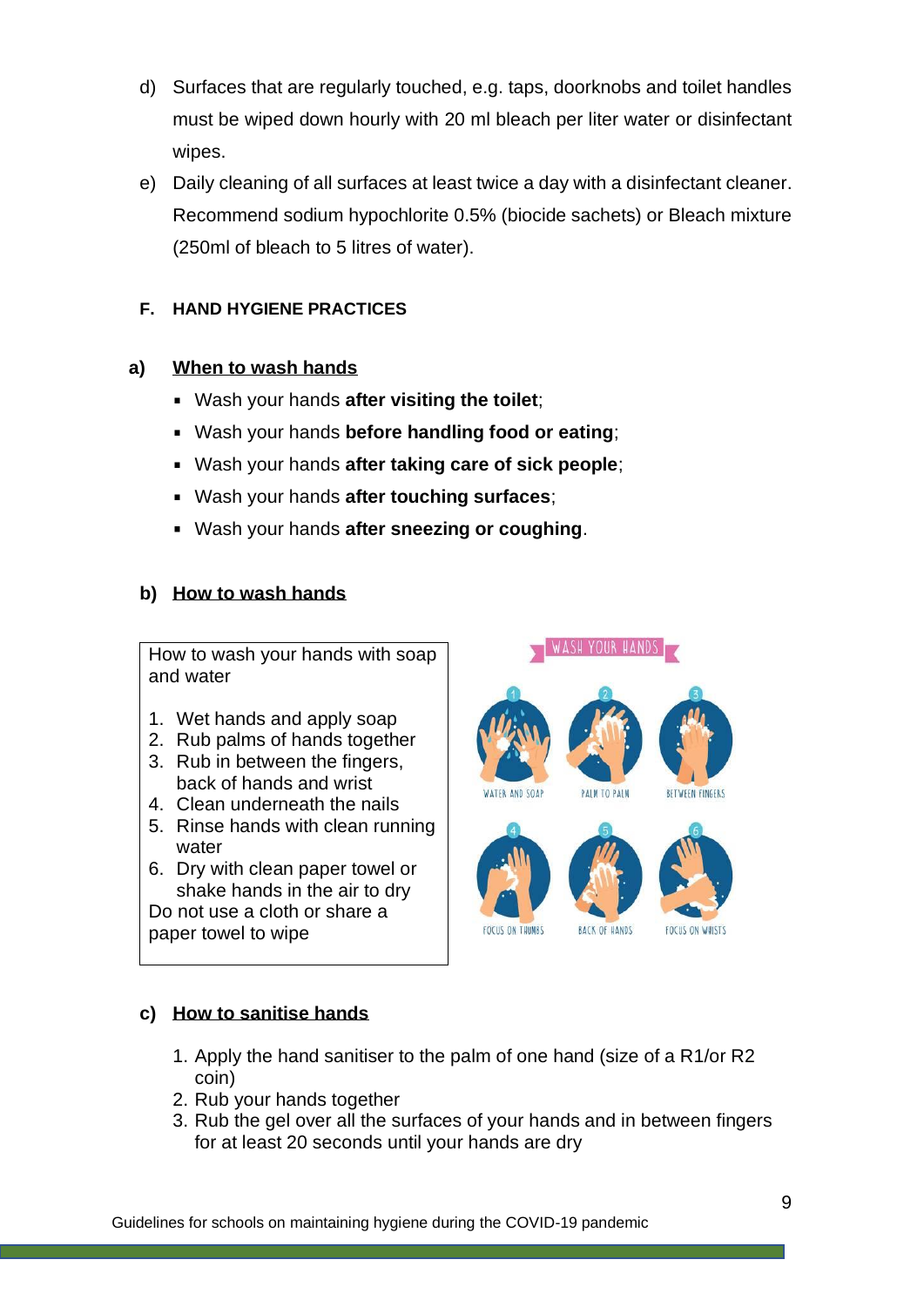

#### *A Note on alcohol-based hand sanitisers*

- *If you are not near a handwashing station and soap, use a hand sanitiser to clean your hands.*
- *Do not use a sanitiser after using the toilet and if your hands are visibly soiled wash hands with soap and water.*
- **Sanitisers should have alcohol content of at least 60% for maximum protection.** *No more than 60% is required.*
- *Use a hand sanitiser only on dry hands.*
- *If using gloves, sanitise hands before and after use (of the gloves).*
- *Do not use a sanitiser on gloves.*
- *Do not sanitise and use water at the same time it is harsh for your skin.*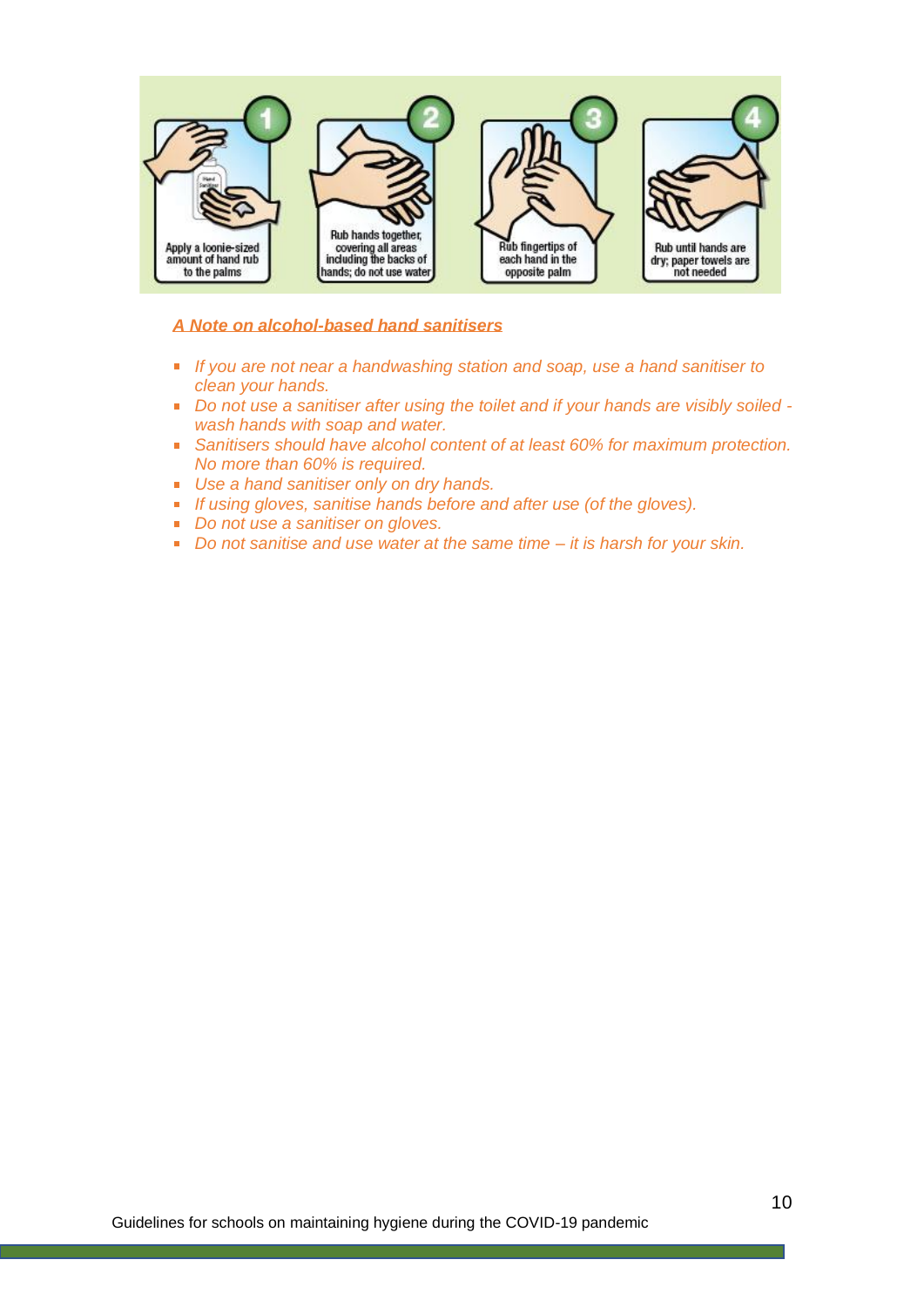### **G. FOOD PREPARATION AREAS (SCHOOLS WITH NSNP)**

In addition to the general guidelines for schools, food storage and preparation areas for the National School Nutrition Programme (NSNP) must institute additional hygiene measures to ensure food safety and to prevent the spread of COVID-19. Additional measures include the following:

- Volunteer Food Handlers must wash their hands thoroughly before preparing food.
- Head gear, face masks and disposable plastic aprons must be worn to prevent droplet transmission. Closed shoes should be worn.
- All surfaces must be cleaned daily with Disinfectant cleaner (recommend sodium hypochlorite 0.5% (biocide sachets) **or** Bleach mixture of 250ml of bleach to 5 litres of water).
- Surfaces must be cleaned with at least 70% ethyl alcohol cleaner for wiping down in-between daily cleaning.
- Learners should eat their meals in the classrooms under the supervision of an educators.

Staggered serving times should be considered to prevent queuing in the kitchen.

## **H. LEARNER TRANSPORT**

The Department of Transport (DoT) is responsible for all matters relating to transport including legislation, regulations, licensing, etc. and the enforcement thereof. The DoT ensures compliance by all road users to all applicable prescripts, including vehicles and operators that transport learners to school and back. All commuter transport services including passenger bus services, taxi services, and private cars transporting learners must adhere to the Regulations issued in terms of Disaster Management Act 2002 (Act no 57 of 2002) and all directives set out in the schedule to address and contain the spread of COVID-19 including **Loading capacity of learner transport: Regulation 11C as** 

**amended by the substitution Regulation by a; b and c as below:**

- (a) All minibuses must reduce seating capacity to mitigate the spread of the virus;
- (b) Bus services, taxi services and e- hailing services shall not carry more than 50% of the licensed capacity; and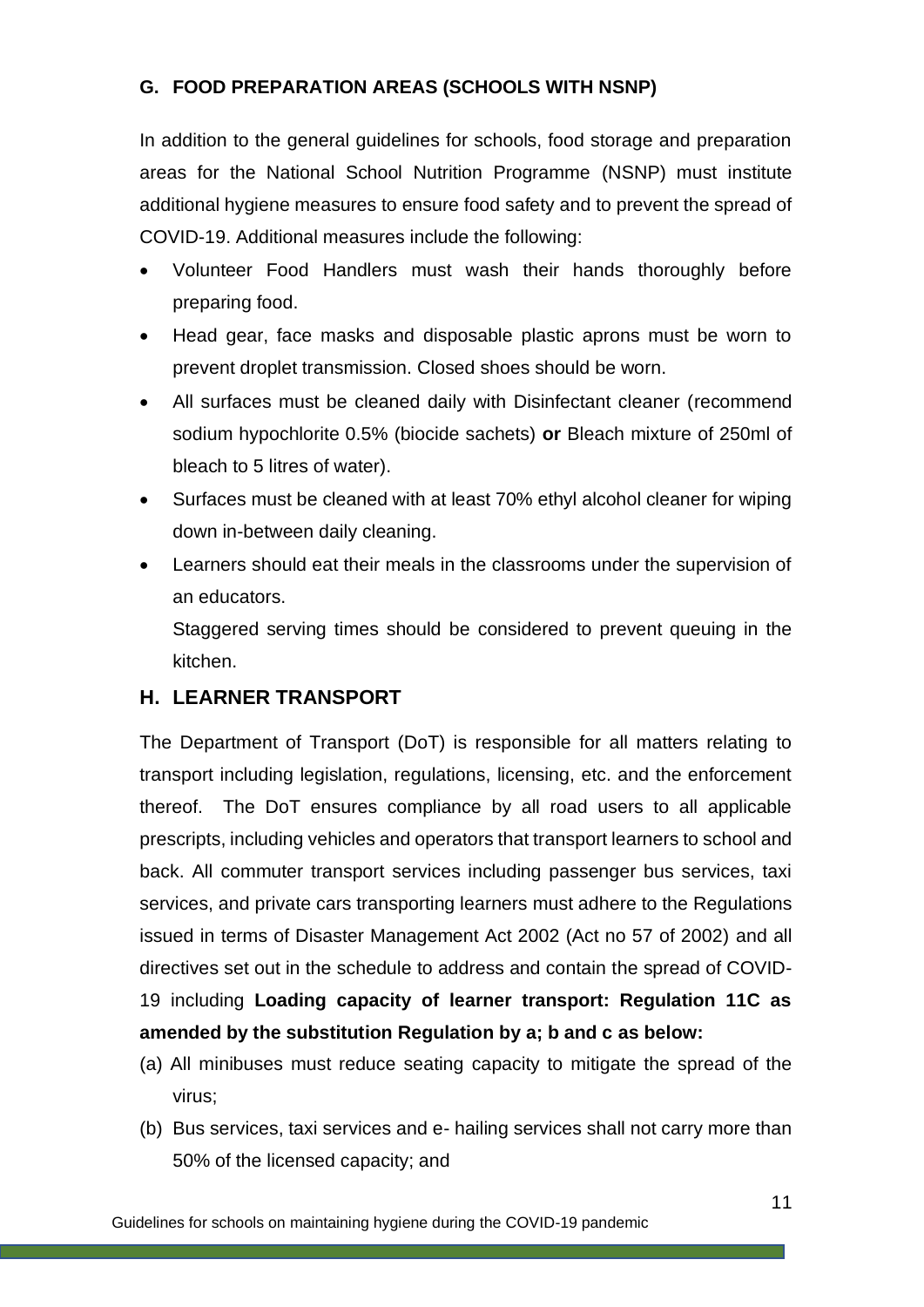(c) Private vehicles shall not carry more than 60% of the licensed capacity, and that all directions in respect of hygienic conditions and the limitation of exposure of persons to COVID -19, are adhered to.

# **Provision of improved access and hygiene, disinfection control in learner transport**

- All operators of learner transport facilities must, on regular intervals, provide adequate sanitisers or other hygiene dispenser for washing of hands for learners.
- $\blacksquare$ Operators must ensure that all learner transport vehicles are clean and tidy.
- Operators must ensure that public transport vehicles are disinfected before a li picking up and after dropping off learners.
- Operators must ensure that all learner transport vehicle door and window  $\blacksquare$ handles, armrests and handrails are sanitised before picking up and dropping off learners.
- $\blacksquare$ All drivers and learners must wear a mask.
- Learners must sanitise their hands on embarking and disembarking from  $\blacksquare$ transport at all times. The sanitisers used to sanitise all learner transport vehicles must have a minimum of 60% alcohol content.
- All learner transport operators must provide disinfection information  $\blacksquare$ materials and procedures.

## **I. CONSISTENT AVAILABILITY OF HYGIENE PRODUCTS**

The installation, supervision, and regular re-filling of hygiene products, stock and equipment is the responsibility of the school principal/head of the institution, as delegated to the factotum/cleaners, provided that the principal shall retain ultimate responsibility therefor.

The School Principal must ensure:

- *a.* The procurement and delivery of adequate quantities of products in the *Basic and Essential Hygiene and Sanitation Package for Each School (Hereto annexed as Appendix 4)* by timely ordering and filling-up stock.
- b. Hand hygiene training and reminders to learners, including refreshers as is necessary.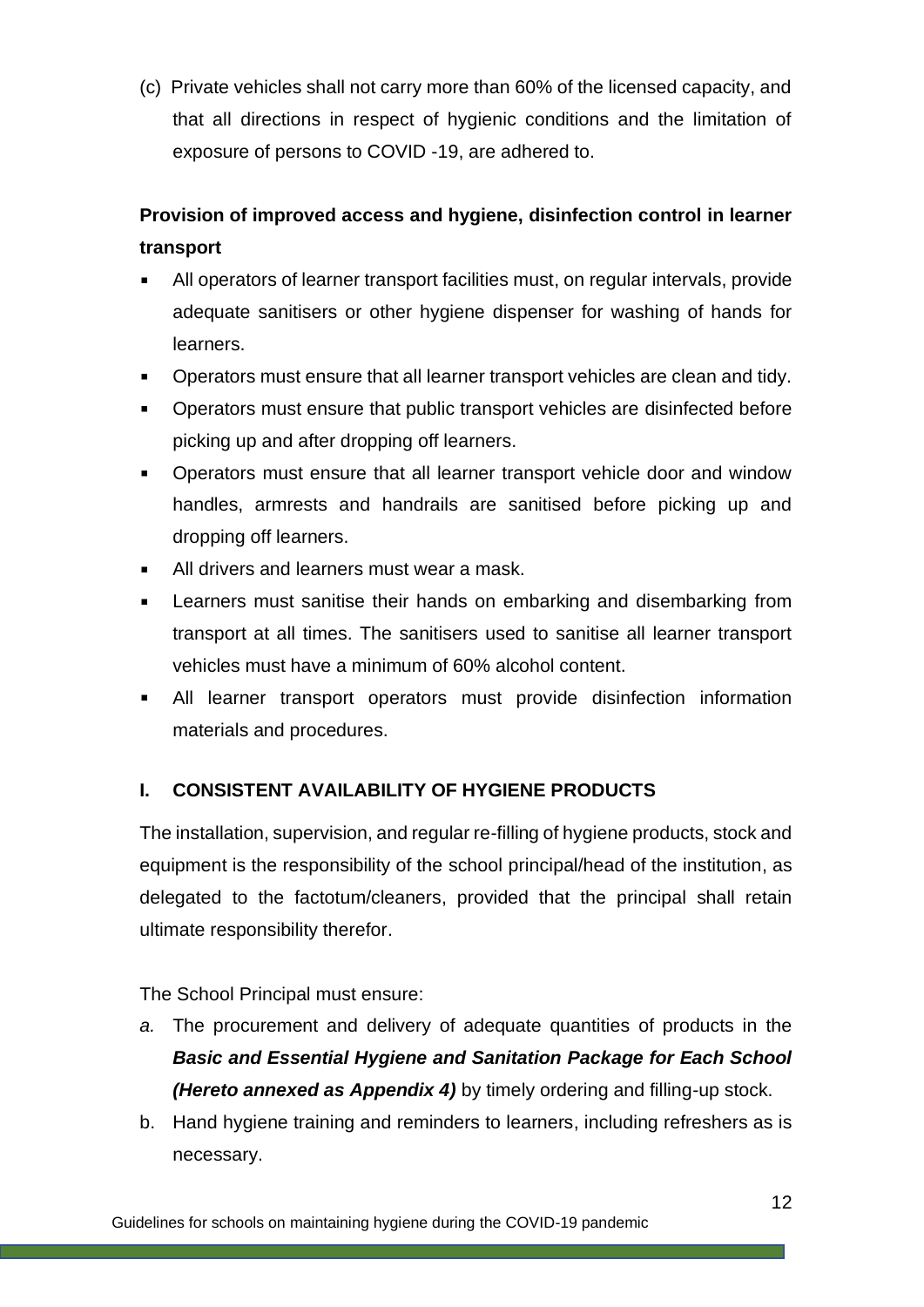- c. Communication to parents about the importance of hand hygiene at home in preventing the spread of the COVID-19 virus.
- d. Communication to operators of scholar transport on the necessary hygiene measures during transportation of learners.
- e. Training of cleaners and ground staff to prevent the spread of COVID-19.

### **J. CLEANING AND DISINFECTION**

Routine environmental cleaning is an essential part of disinfection. Organic matter can inactivate many disinfectants. Cleaning reduces the soil load, allowing the disinfectant to work. Removal of germs such as the virus that causes COVID-19, requires thorough cleaning followed by disinfection.

#### 1) Cleaning of minimally touched surfaces

Minimally touched surfaces such as floors, walls, ceilings, blinds, etc. should be thoroughly cleaned and cleaned as follows;

- Detergent solution/wipes should be used as per manufacturer's instructions.
- Damp mopping is preferable to dry mopping.
- Walls and blinds should be cleaned when visibly dusty or soiled.
- Window curtains should be regularly changed in addition to being cleaned when soiled.
- Sinks and basins should be cleaned on a regular basis.

## 2) Cleaning and disinfection of high touch surfaces

Frequently touched surfaces are a high-risk for cross-transmission by pathogens that are transferred from people's hands. Items such as **door handles, light switches, lift buttons, working surfaces, tables, railings etc. are frequently touched in public places** (shopping malls, public amenities, airports and other public places where people gather in numbers).

- High touch areas in public places should be cleaned and disinfected regularly and daily.
	- Clean general surfaces and fittings when visibly soiled and immediately.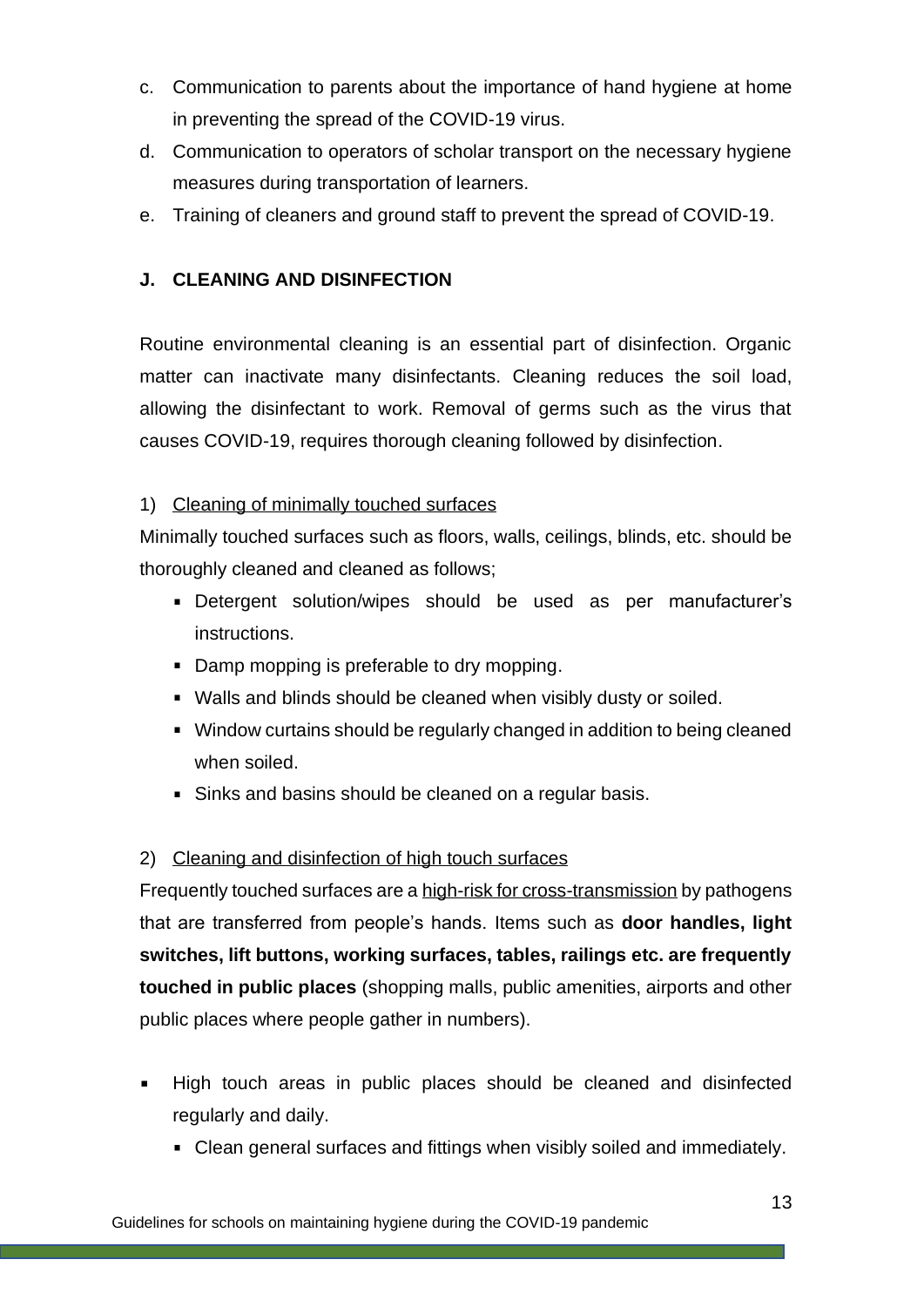- Routine cleaning and disinfection of high touch surfaces should be done with clean water and a neutral detergent. Detergents usually have no killing ability but do remove organic matter which contain microbes and thereby reduce environmental contamination.
- Detergent solution must be used as per manufacturer's instructions. Can use, with the exact choice of detergent determined by the nature of surface and likely degree of contamination.
- Detergent-impregnated wipes may be used but should not be used as a replacement for the mechanical cleaning process.

#### 3) General cleaning and disinfection of high touch surfaces

Routine environmental cleaning is an essential part of disinfection. Organic matter can inactivate many disinfectants. Cleaning reduces the soil load, allowing the disinfectant to work. Removal of germs such as the virus that causes COVID-19 requires thorough cleaning followed by disinfection.

The length of time that the SARS-COV-2 virus (the cause of COVID-19) survives on inanimate surfaces will vary from hours to days, depending on factors such as the amount of contaminated body fluid, such as respiratory droplets present and environmental temperature and humidity. In general, Coronaviruses are unlikely to survive for long once droplets produced by coughing or sneezing dry out.

Regular cleaning and disinfection in schools, scholar transport and in households is critical in controlling the spread of the COVID-19 virus. **Surfaces should be thoroughly cleaned before applying disinfectants to further reduce bioburden.** 

#### 4) Application of spray disinfectants

Because COVID-19 infection is spread by droplets either through coughing, sneezing or from hands to surfaces, outdoor areas have less risk than crowded indoor areas, in part due to ventilation. Therefore, air spraying of outdoor environments is not essential. Focus should be on indoor crowded areas:

Spray floors, walls and other internal surroundings in areas of high human traffic.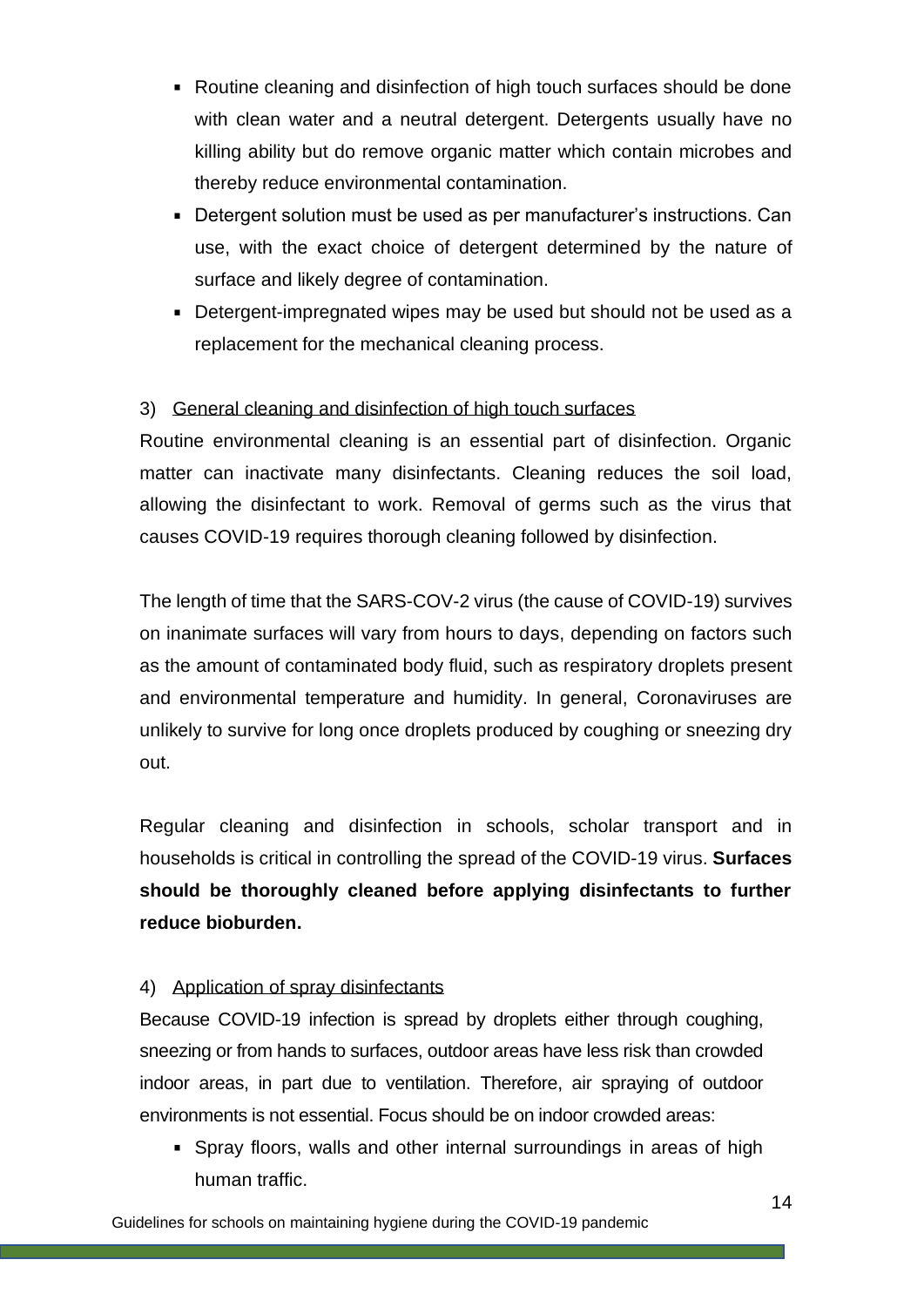**Spray communal showers and toilets.** 

**Avoid spraying disinfectants near water sources, plants and other vegetation. Under no circumstances should human beings be sprayed with a disinfectant.** 

- **i. Technical specifications and use of disinfectants**
	- Alcohol solutions with at least 70% alcohol. Disposable alcohol based wipes may be used.

SABS approved detergents and disinfectants;

- Ethyl alcohol (70%) to disinfect small areas between use and cleaning cycles;
- Chlorine, hypochlorite (strength: 1000-10,000 ppm);
- Sodium hypochlorite (household bleach) at 0.5% (equivalent to 5000 ppm);
- Hydrogen peroxide gas for general disinfection of classes and offices

#### **ii. Cleaning Procedures**

- **Perform hand hygiene before and after removing gloves;**
- Use heavy duty gloves. Elbow-long gloves are recommended;
- **Eye protection may be worn, such as goggles or visors;**
- Clean with water and disinfectant. **Follow the instructions on the label** to ensure safe and effective use of the product.
- Gloves (if disposable), masks and other waste generated during cleaning should be placed into a waste bin with a lid and disposed of safely.

#### **iii. Daily Duties of Cleaners**

- **a)** Clean all surfaces e.g. floors, bathrooms twice daily with a disinfectant cleaner
- **b)** Surfaces that are frequently touched, e.g. taps, doorknobs, reception desks must be cleaned hourly or wiped down with disinfectant wipes
- **c)** Collect all the bags with possible contaminated waste from classrooms and offices. Tie the bin liners and place in a big refuse bags. Tie the refuse bag again and dispose safely.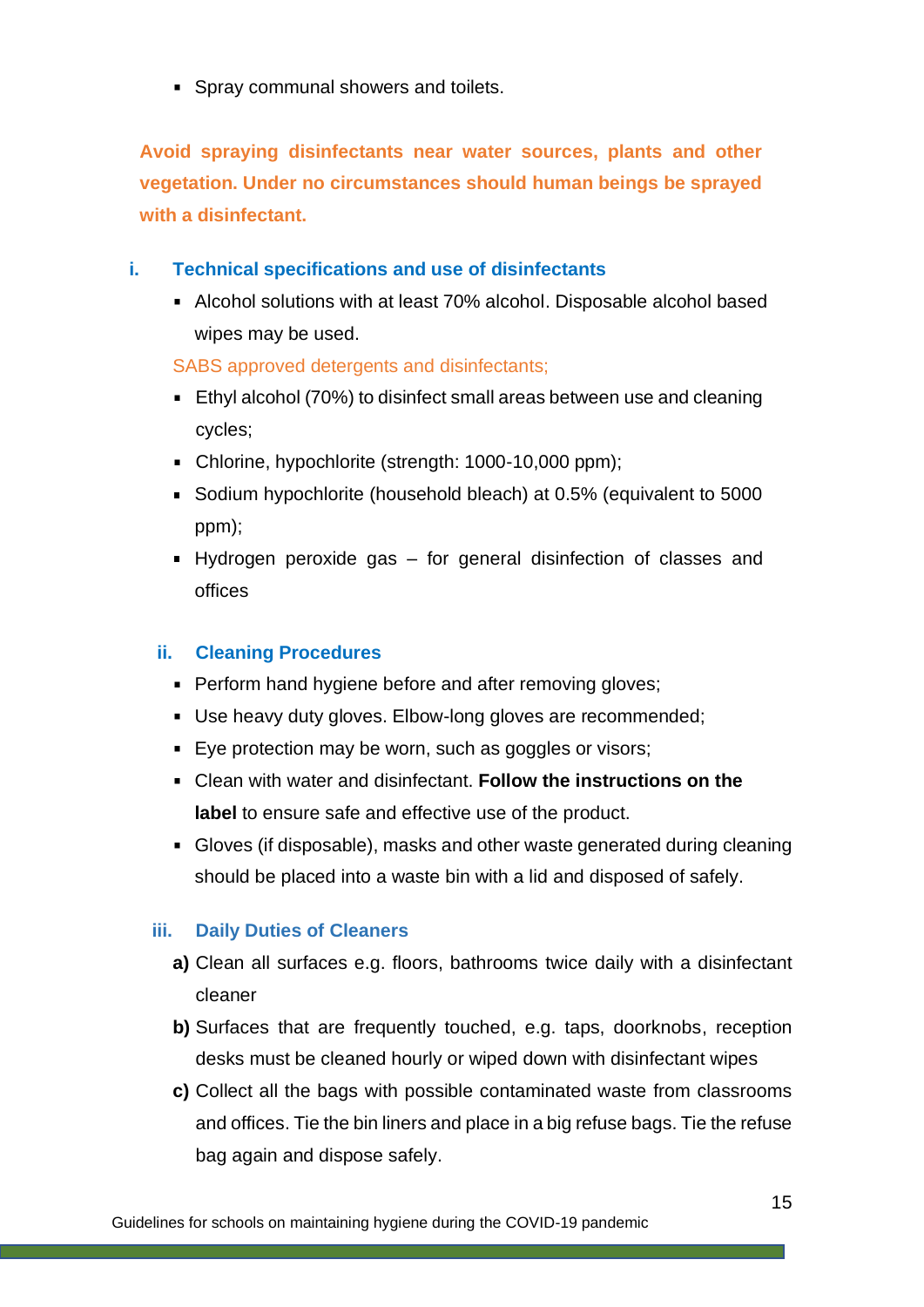**d)** Complete cleaning rosters and checklists, to be signed-off daily.

# **K. USE OF INFORMATION, EDUCATION AND COMMUNICATION MATERIAL**

Advocacy material on handwashing must be available and displayed prominently in each classroom, hall, toilet facility and office building.

Important information messages for schools should include the following:

- o Wash hands and sanitize hands frequently.
- o Avoid touching eyes, nose and mouth.
- $\circ$  Cover the mouth and nose with your bent elbow or tissue when coughing or sneezing, then dispose of the used tissue safely in a bin with a lid.
- o Maintain at least a one and a half meter distance between yourself and others.
- $\circ$  Use a cloth mask or visor at all times while at school, on the way home and in public.
- o Change masks daily and wash them.
- o Do not share pencils, pens, toys and other learning objects.
- o No hugging, touching, kissing or shaking hand. Rather elbow greet or foot tap.
- o Do not share food and school lunch amongst friends.
- o Do not share eating utensils amongst learners.
- $\circ$  Change clothes daily and wash them.
- o Wash daily- take a shower, bath or bathe every day.
- o Do not share tooth brushes or face cloths with anyone
- o Do not share utensils of sick people with others.

# **APPENDIX 1**

# **BASIC AND ESSENTIAL HYGIENE AND SANITATION PACKAGE FOR EACH SCHOOL**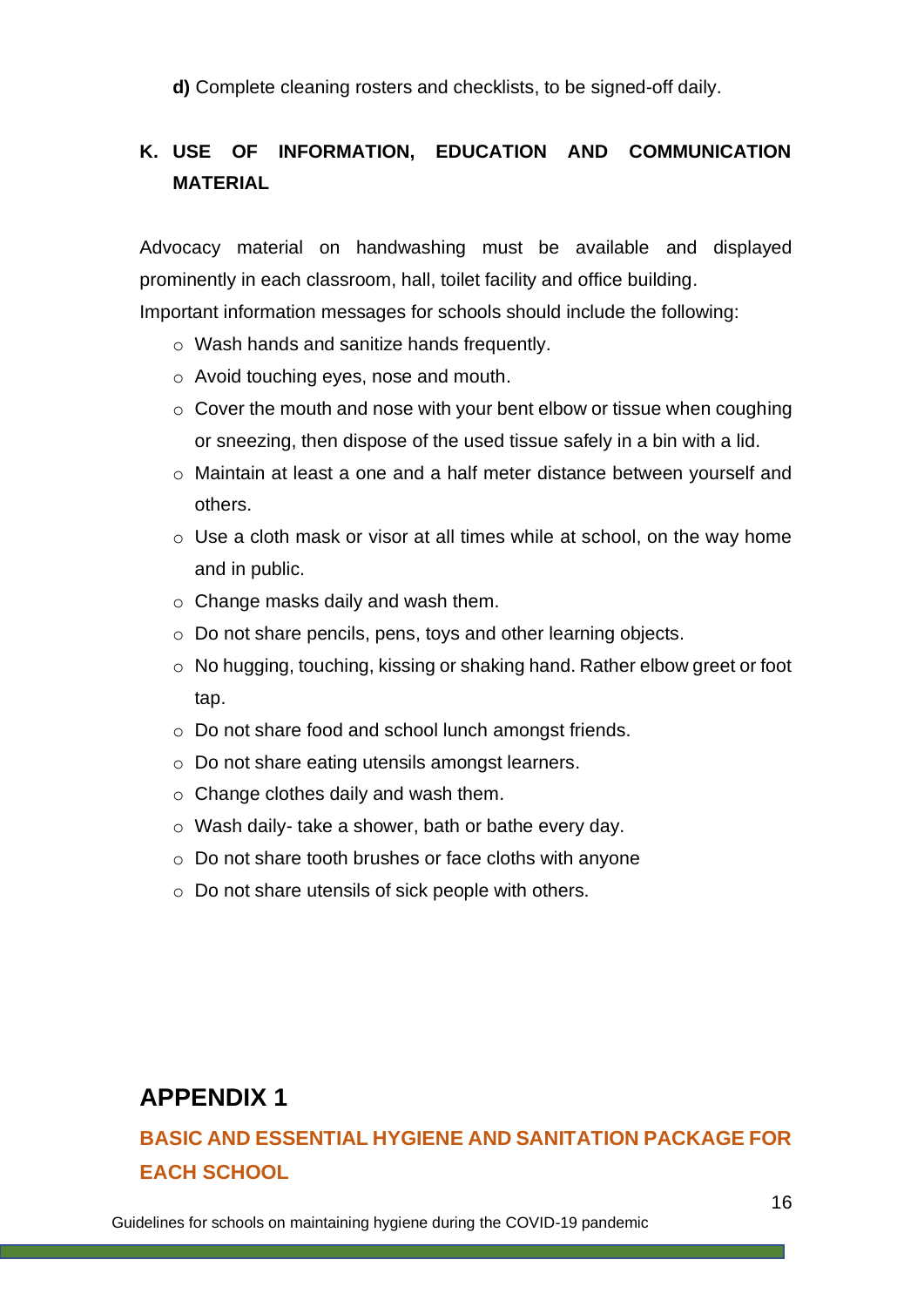Cloth masks Liquid soap Dispensers Bracket (for hand sanitiser) Medical grade stainless steel to fit hand sanitiser Paper hand towels Germ kill liquid soap Hand sanitisers (minimum 60% alcohol) 500ml Pump action long nose pump Gloves - Surgical & Examination - Natural Rubber Latex Gloves - Heavy Duty, elbow length if possible Plastic Aprons (disposable) Goggles / Face-Shields / Visors Bioharzard bin liners Cleansing wipes **Disinfectant** Digital thermometer scanner Biohazard bags Deep cleansing kit (1 per school)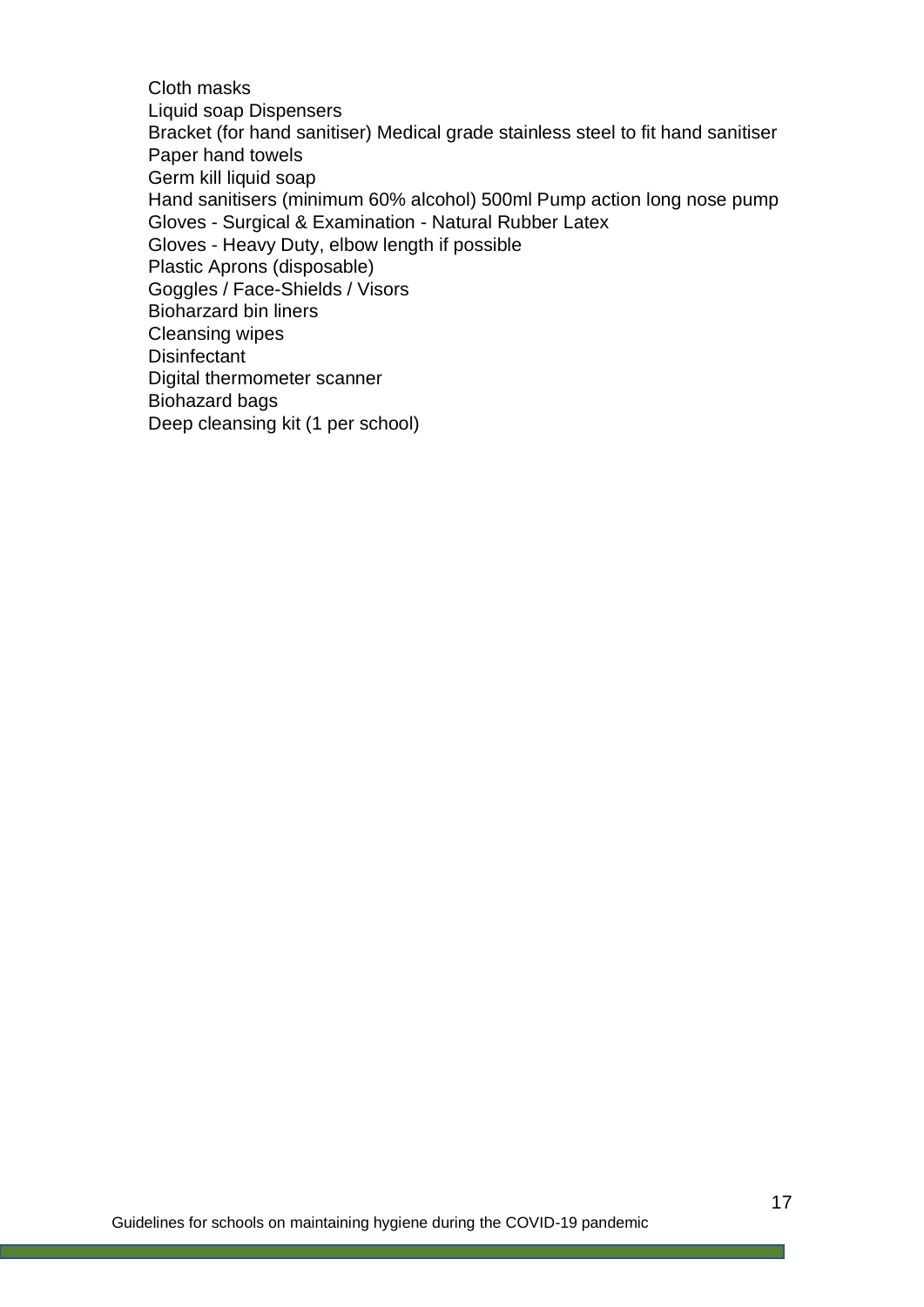# **APPENDIX 2**

#### **GUIDELINES ON USE OF PERSONAL PROTECTIVE EQUIPMENT**

Personal Protective Equipment (PPE) usage is based on the risk assessment of each situation and the need for PPE is based on the extent to which staff and learners are exposed to the risk of transmission from infected individuals. PPE is classified into categories: **eye and face protection** (goggles, visors, plastic shields – for spray disinfecting), **hand protection** (various types of gloves), **body protection** (apron, coats) and **respiratory protection**  (depending on risk – various types of masks). All employees and learners should always adhere to the Golden Rules and need not necessarily always require PPE.

In addition, it is recommended that **cleaners and disinfecting staff** should have access to:

- Heavy duty gloves
- Face masks
- Disposable plastic aprons
- Protective eye gear
- Closed shoes

Correct use, necessary hygiene practices and proper disposal of PPE is important to avoid cross contamination from PPE to the user's hands or clothes. Cleaners should perform hand hygiene using the proper techniques before putting on protective gear for cleaning and after removing it, when changing gloves or after any contact with waste material.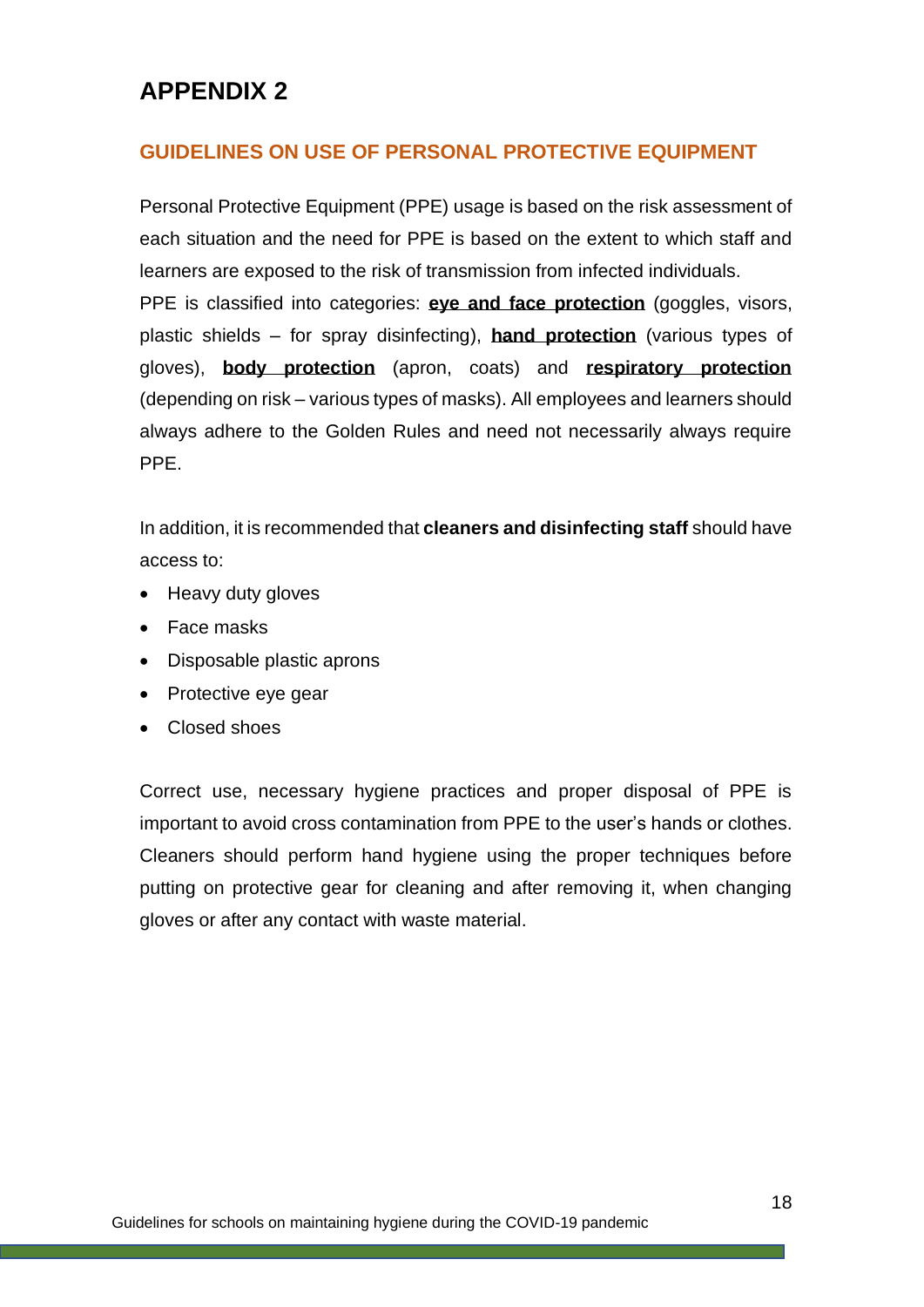**The procedure to put on protective gear** (see left side of diagram below):

- 1. Wash hands with soap and water
- 2. Put on the plastic apron
- 3. Put on the face mask
- 4. Put on the eye protection
- 5. Put on the gloves

**The procedure to take off protective gear** (see right side of diagram below):

- 1. Wash the gloves with disinfectant and dry with a paper towel. Place the paper towel in a bin.
- 2. Remove the gloves and put it on a disinfected surface.
- 3. Remove the eye protection.
- 4. Remove the plastic apron and place it in a bin with a liner.
- 5. Remove the face mask and place it in a bin with a lid and bin liner (plastic bags).
- 6. Wash your hands with soap and water.

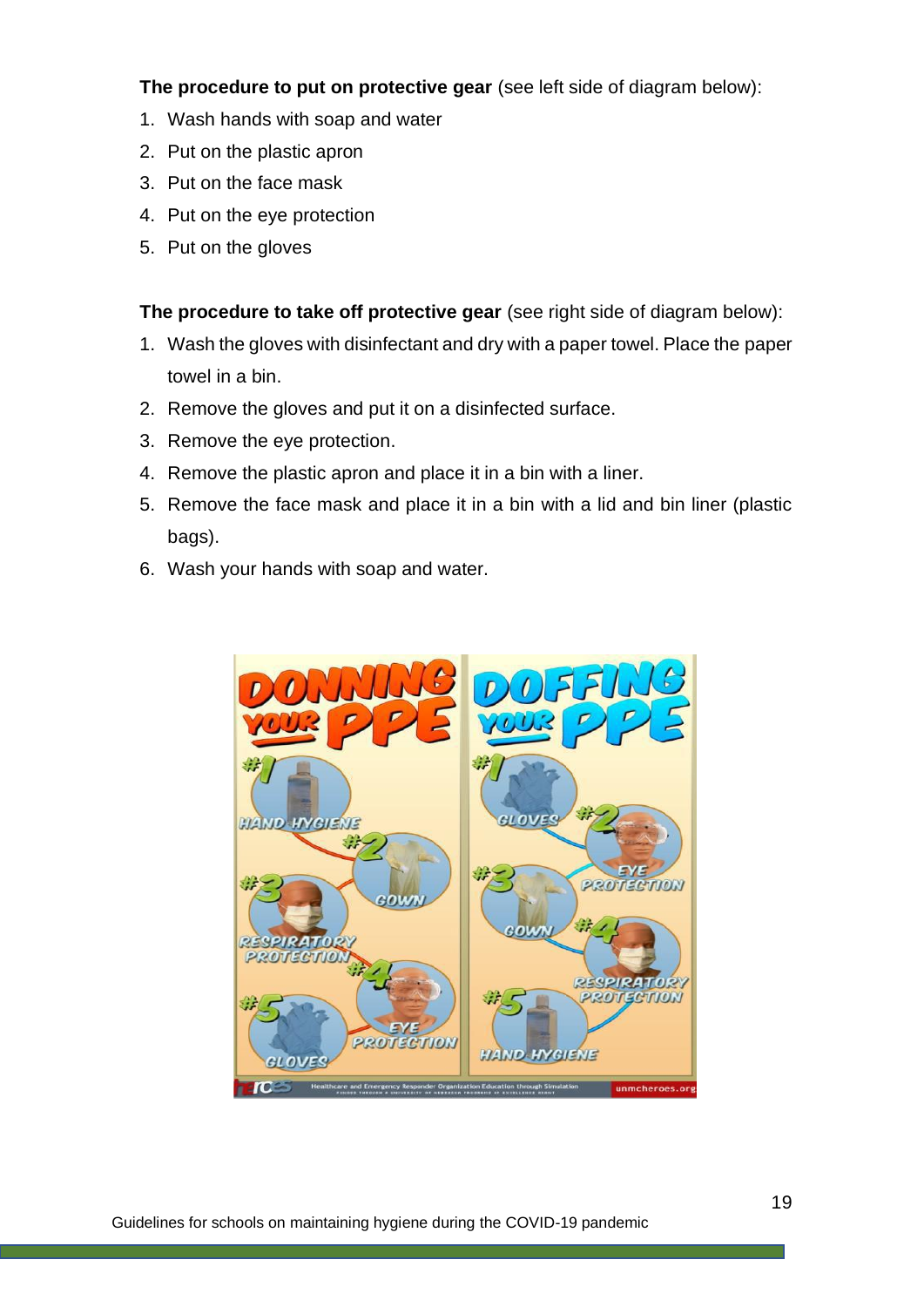# **APPENDIX 3**

## **HOW TO PUT ON, USE AND TAKE OFF OF A MASK**

**Note:** Masks are only effective when used in combination with the other Golden Rules of prevention.

Cloth masks need to be washed with warm soapy water and dried in the sunlight and ironed daily. Communication should be distributed to parents, learners, educators and all staff on taking care of the cloth masks.

#### **Steps to follow**

1. Before touching the mask, clean hands with an alcohol-based hand rub or soap and water.

2. Take the mask and inspect it for tears or holes.

- 3. Orient which side is the top side for the nose.
- 4. Ensure the proper side of the mask faces outwards (the coloured side).
- 5. Place the mask to your face.
- 6. Pull down the mask's bottom so it covers your mouth and your chin.

8. Place the elastic loops behind the ears or tie at the back of the head so the mask is snug. Adjust as necessary so that the mask covers the nose and chin comfortably.

7. After use, take off the mask by removing the elastic loops from behind the ears or untie the mask while keeping the mask away from your face and clothes, to avoid touching potentially contaminated surfaces of the mask.

8. Place the mask in a safe area immediately after use.

9. Perform hand hygiene after touching or discarding the mask – Use alcoholbased hand rub or wash your hands with soap and water.

10. Wash the mask with soapy warm water and dry in sunlight. Iron before use.